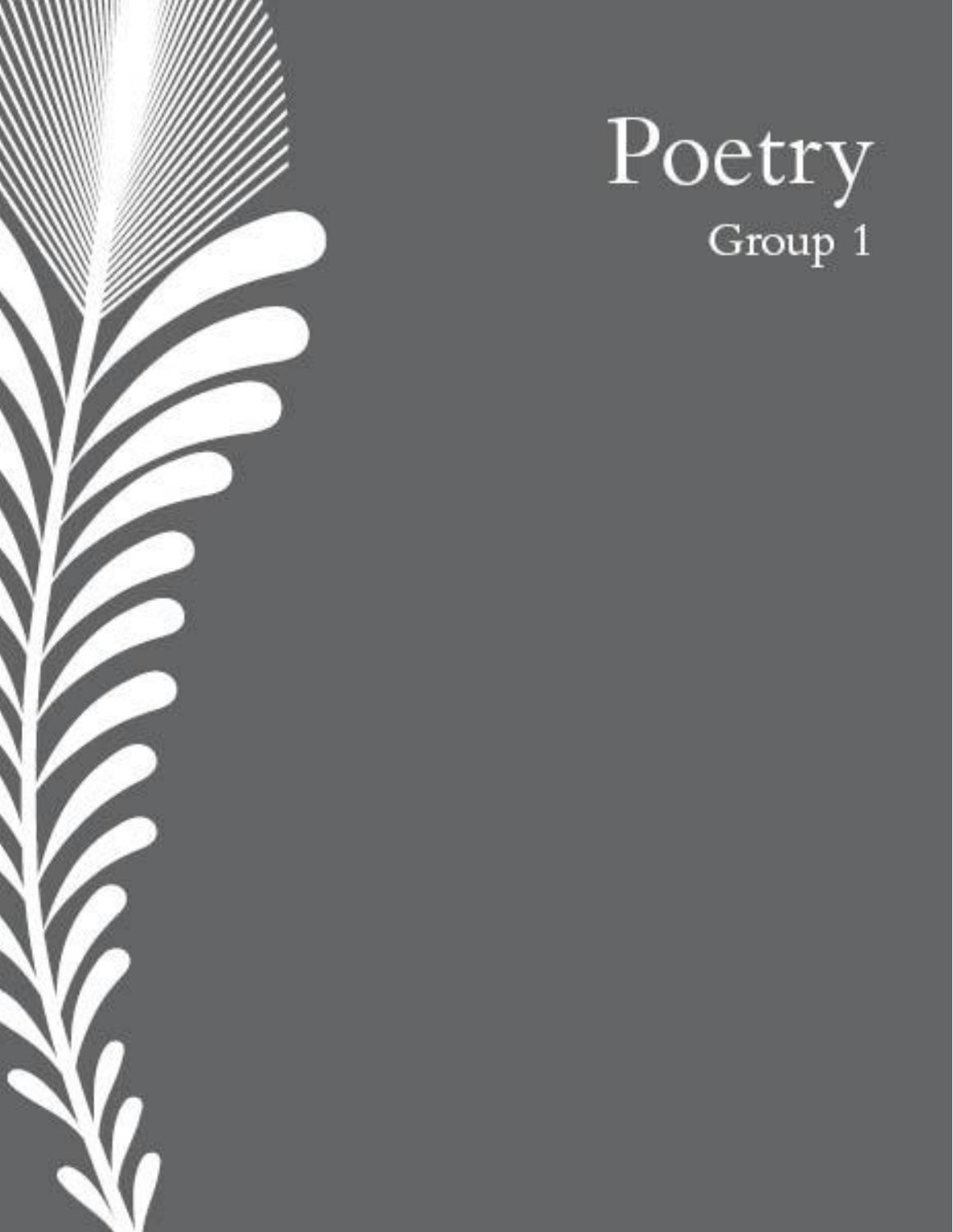## Mogao Cave

Canadian International School of Hong Kong, Chen,  $R$ yan  $-8$ Lonely sandbar flowing with blue sky and fluffy clouds Golden temples covered by mysterious and strange arts 1700 years ago Beautiful cave paintings carved by hand Largest collection of Buddhist arts hanging in the cave and temples Walls and ceilings decorated by murals Colorful sculpture standing straight in each transcendental cave Long-hidden legends remain to be discovered The cave lay forgotten for hundreds of years Yet , Mogao Cave, forever legend!

# My Final Destination

Canadian International School of Hong Kong, Ponnapa, Leela  $-8$ 

As I've reached my final destination, an ancient cave takes my attention, I've reached the Mogao Cave, It's dragging me in like a tidal wave.

The cave is filled with hidden treasures, Beautiful, tall Buddhas difficult to measure, Their stunning robes filled with lotus flowers, I can't describe their magnanimous powers.

I feel so peaceful reading Buddhist scriptures, I'm surrounded by lavish pictures, Gently I close my eyes, go deep into meditation, I've finally reached my final destination.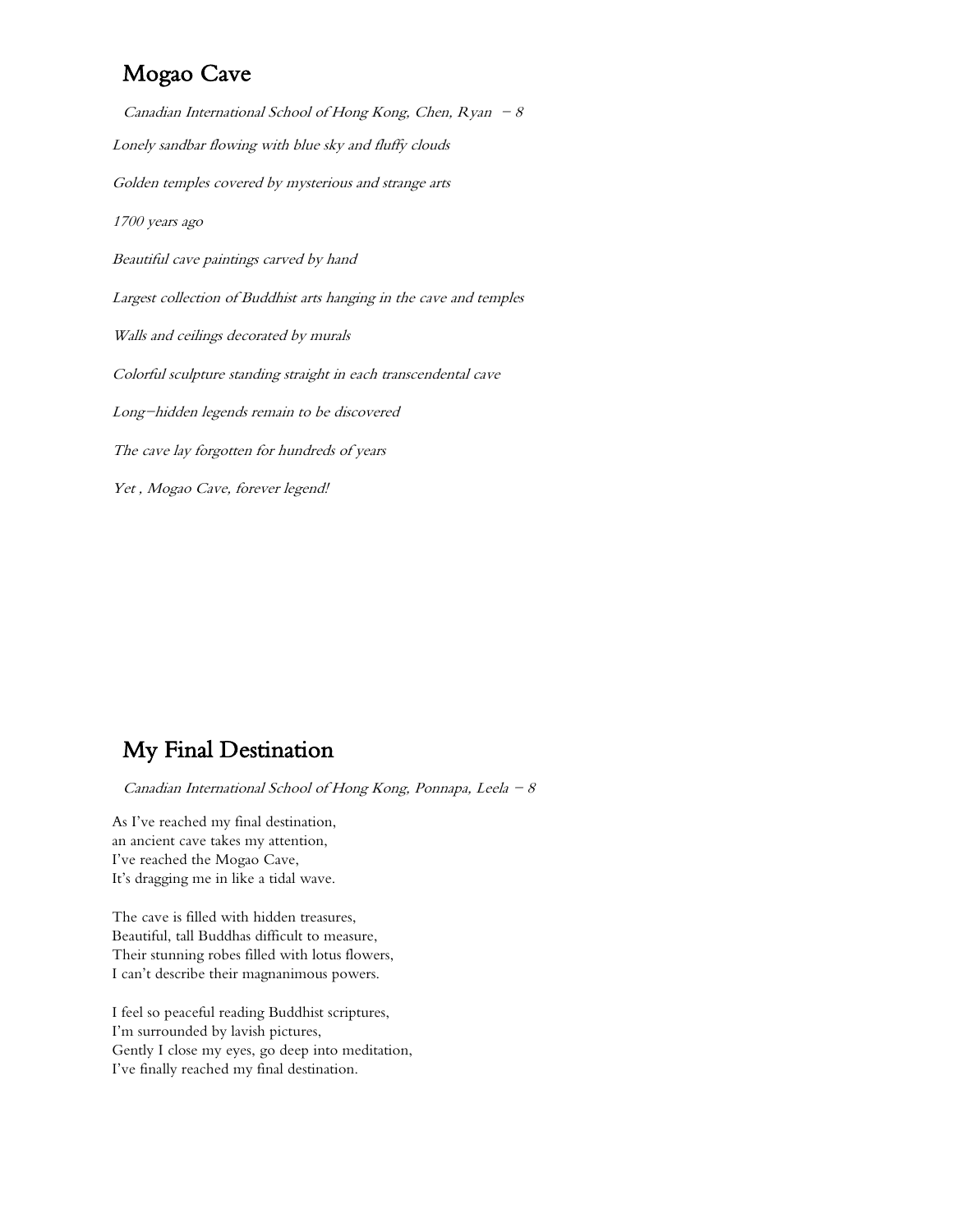# Mogao Grottoes

Canadian International School of Hong Kong, Shek, Sophie  $-8$ 

When I was in China, I found a cave, With different drawing and different arts, But I was afraid I might see a grave.

I saw cracks on the wall, I saw rolls of scrolls in the library, I saw golden coins everywhere, I also saw a painting that tells a story.

The cave was interesting, The cave smelled like mangoes, That was a great day in China And the cave was call Mogao Grottoes!

# Mogao Caves

International Christian School, Chen, Kylie  $-8$ 

Centuries, decades, years ago The monks made a show And they want you to know The caves were as colossal as a fossil, They were historical and categorical. The monks meditation and cooperation Was made to declaration Of the Mogao caves.

It took a lot of days But they just had to ride the waves. It was so mysterious They just had to take it serious Even without all their imperious It soon turned to disappearance, A few centuries later it was time for appearance But what now can we discover? Because now we still have stuff undiscovered, In the Mogao caves.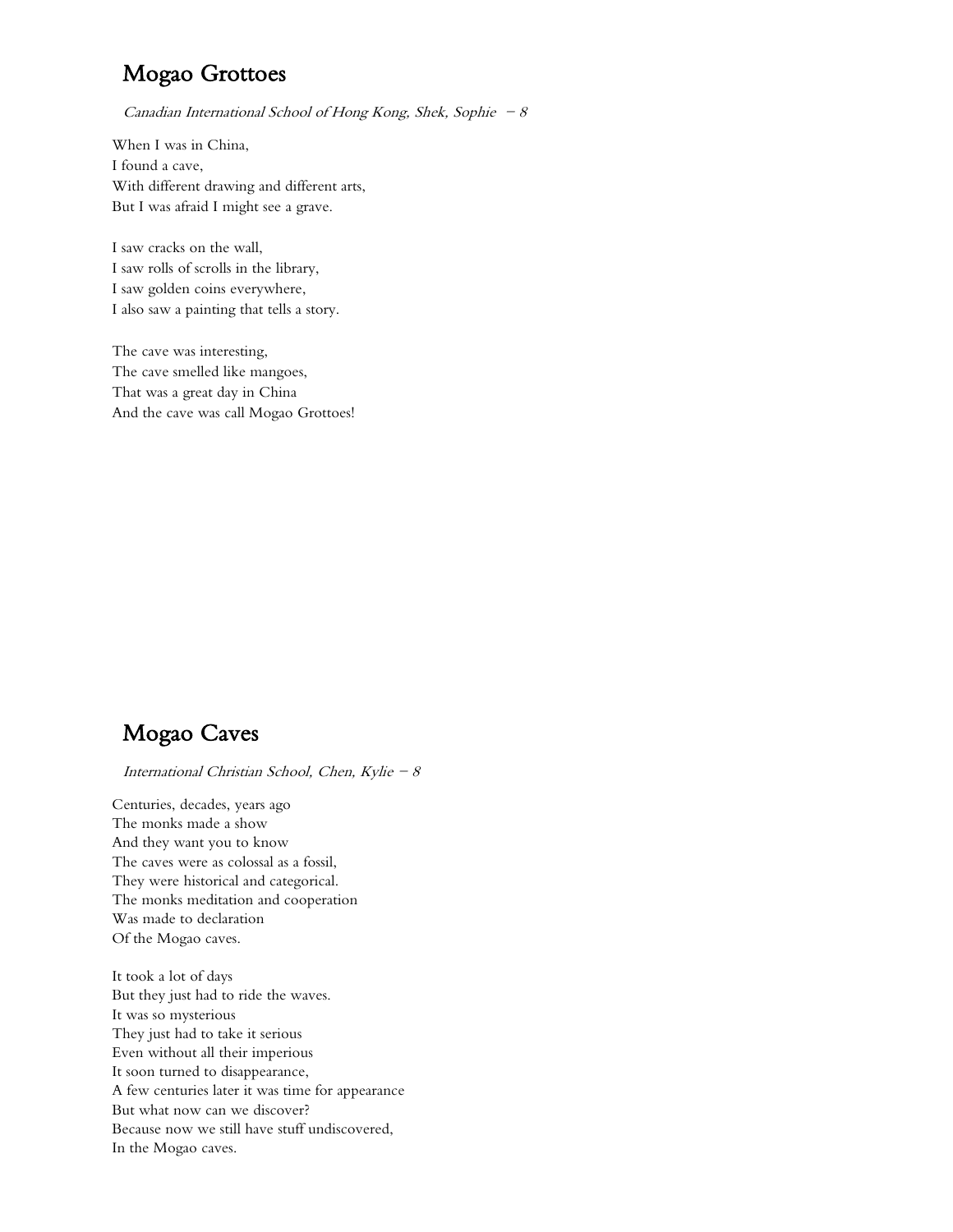# The Magnificent Mogao Caves

Po Leung Kuk Choi Kai Yau School, Wong, Chi Man Claudia - 6

Once dug for Buddhist worship and meditation, By a Monk filled with inspiration. At a crossroad of trade along the Silk Road, Where traders and pilgrims once rode. As centuries and dynasties passed, Paintings, sculptures and art amassed. Travellers crossed other trails, And many forgot about the caves magnificent tales. But the legendary caves were found again by explorers, And the tunnels were unlocked for history adorers. Now they enter this portal into ancient civilizations, Mesmerized by the endless decorations.

### Mogao, Monk and Meditate

Po Leung Kuk Choi Kai Yau School, Wong, Hiu Wai Elizabeth  $-9$ 

O Mogao Grottoes, Mogao Grottoes, The thousand Buddhas' caves; Hiding in the Dunhuang's toes, Burying in the Silk Road's graves.

Pilgriming for austerity, Tens of thousands monks seek you there; Enlightening with spirituality, Paintings and sculptures are not rare.

Why have you caused to be forsaken? That make all the nations sorrow; Million literatures have been forgotten, Civilization needs tomorrow.

Trekking across the dusty land, Explorers discovers the treasures; Unearthed secrets are now in hand, All the riches are without measures.

Wondering on such splendid legacy, I meditate through the tunnel of time; If I had been with that destiny, I would advocate to the world such prime.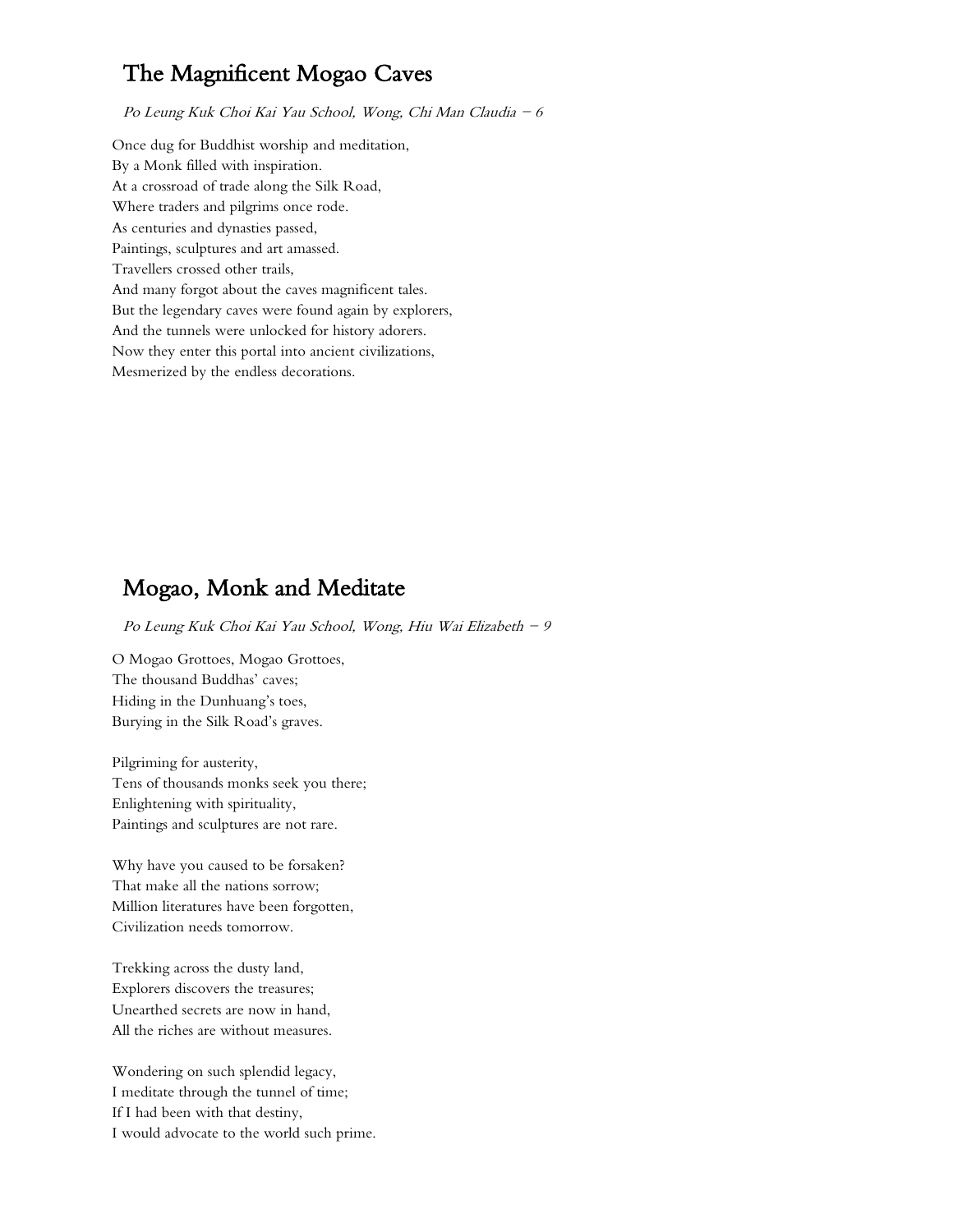# A Poetry for the Magao Grottoes

Regents Primary School of Shenzhen, Du, Zhuoxuan  $-9$ 

I am Mogao I am a pearl Although after a thousand years like ever Shine on the Silk Road I'm a fortress The toughness of soft rock walls was built with yellow sand Standing in the Gobi Yellow Sands I'm a time recorder. Bodhisattva gave me immortal faith. I use it as an axe. Engraved with the gods and Buddhas in the paradise of the Western Heaven Look Thousands of real Buddhas here for me Standing still Incarnate mudstone engraving on the wall of the cave Leaving the truth of Buddha. Look Nine-coloured deer here for me Come in nine-coloured auspicious clouds Running speedily The goodness of leaving Buddha Look Luo Shen is here for me Come in graceshan yu is dacing Sow the beauty of Buddha.

#### The Mogao Grottoes

Regents Primary School of Shenzhen, Lin, Baihao - 9

A monk found the caves on this way. Thousands of statues are on display. Some buddhas sit or lay. Some of them stand and pray. There are many old paintings to survey. People on the frescoes dance and play. Some of them seem to have something to say. There are some caves for monks to stay in. Hundreds of people visit there every day. It is a very famous place nowadays.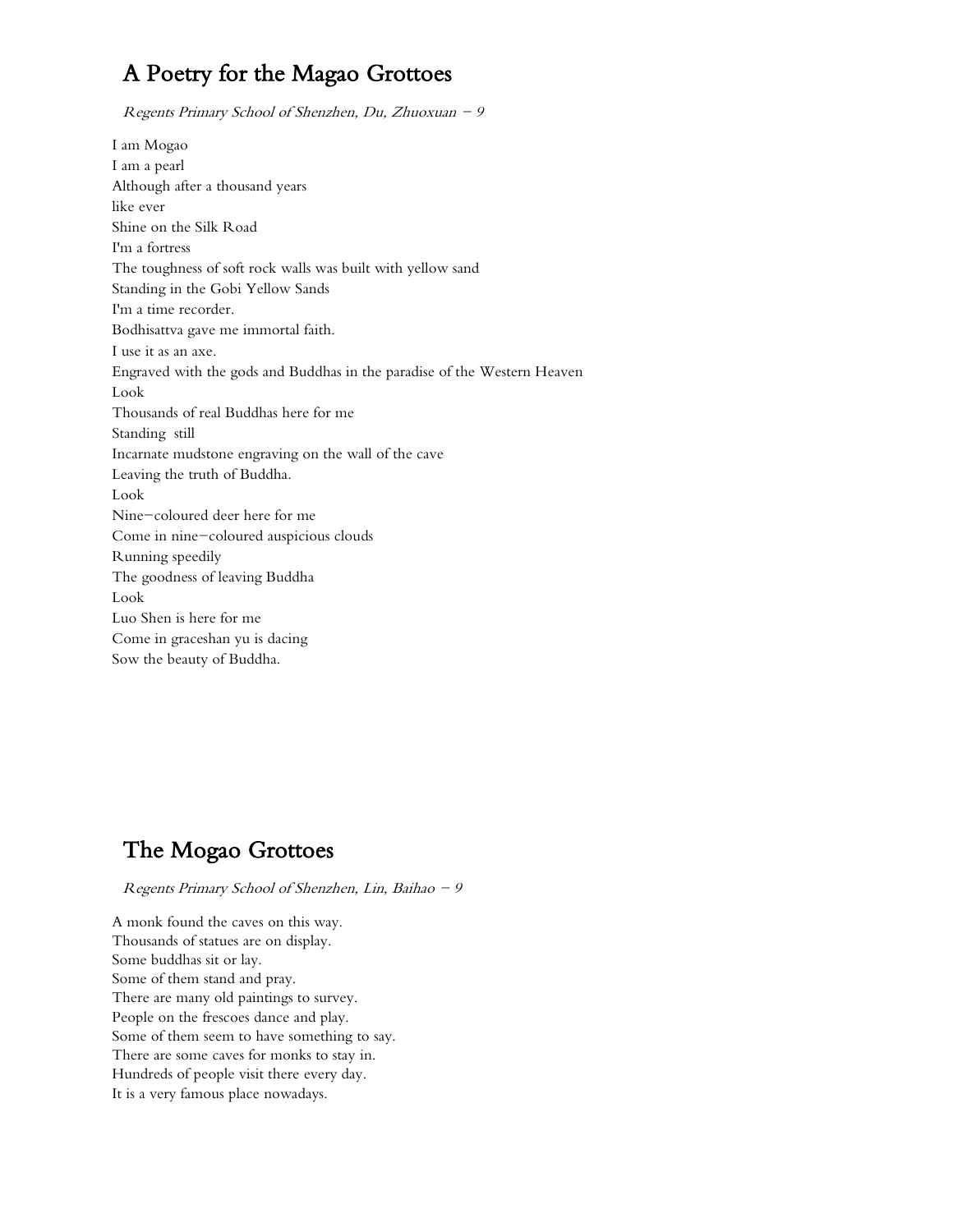# New Tales of the Mogao Grottoes

Regents Primary School of Shenzhen, Shi, Wenqi  $-8$ 

Walk into Dunhuang Grottoes, It's like we're reading a book. The color of the Mogao Grottoes is thick, Because It has experienced more than a thousand years of accumulation. Mogao Grottoes is a poem With profound meaning. Mogao Grottoes is a long swing of ancient music.

#### The Amazing Grottoes

St. Margaret's Co-educational English Secondary & Primary School, Ng, Colin - 8

Mogao Grottoes are the greatest treasure. Over a thousand years they survive the forces of nature. Go into the caves you can see lots of wonder. Amazing view of a thousand Buddhas. Ordinary caves become extraordinary temples today. Grottoes Grottoes please show us the way to the countless mysteries you are hiding away.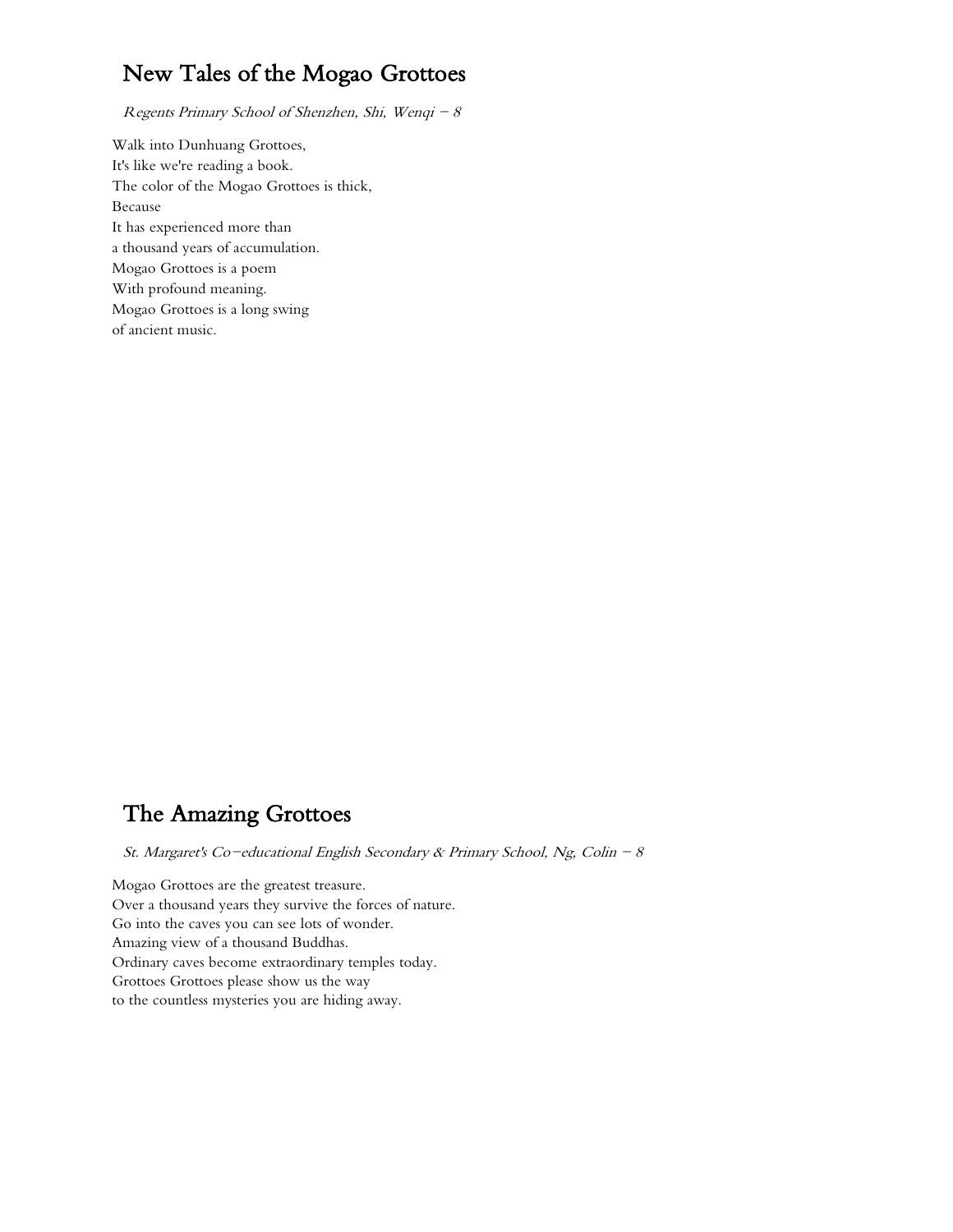# A Magic Adventure to Dunhuang: Sharing is Caring

St. Paul's Co-educational College Primary School, Wan, Yeuk Lai  $-6$ 

The Mongao Caves in the Duhuang District, where every literature was handpicked. These caves made me so curious; visiting them made me nervous.

In the cave was a secret taxi stand that nobody could really understand. I jumped into the taxi excitedly, and pressed on a button accidentally.

#### WIZZLE, DAZZLE, TWINKLE, SPRINKLES!

I was brought to the old Dunhuang full of miracles! I found some famous statues, Buddhist art and writings on the wall, This place was the most spectacular of all!

This had to be one of the best adventures, where I was inspired to write books and draw pictures. Then I saw one famous painting on the wall. I asked a man who was wise and tall.

"What is this painting all about?" He answered me without a doubt, "This is Kong Rong's painting," I wonder what Kong Rong was thinking.

The old, wise man was a chatterer: "Kong Rong had four older brothers, He decided to take one of the smallest pears, It is a way to respect the elders. Kong Rong also had a younger brother. Shouldn't the younger brother take the smallest pear? Kong Rong explained that it was a way to show love and care." Ah-ha, I learnt that we should alway share!

Meanwhile, I found a radio in my pocket. This button on it would bring me home in a rocket. I time-travelled again to the Dunhuang in 2021, I guessed my magical journey was done.

But wait a minute! Back home, I found a pear in my other pocket. Share it with my younger brother and there won't be tears in his eye socket.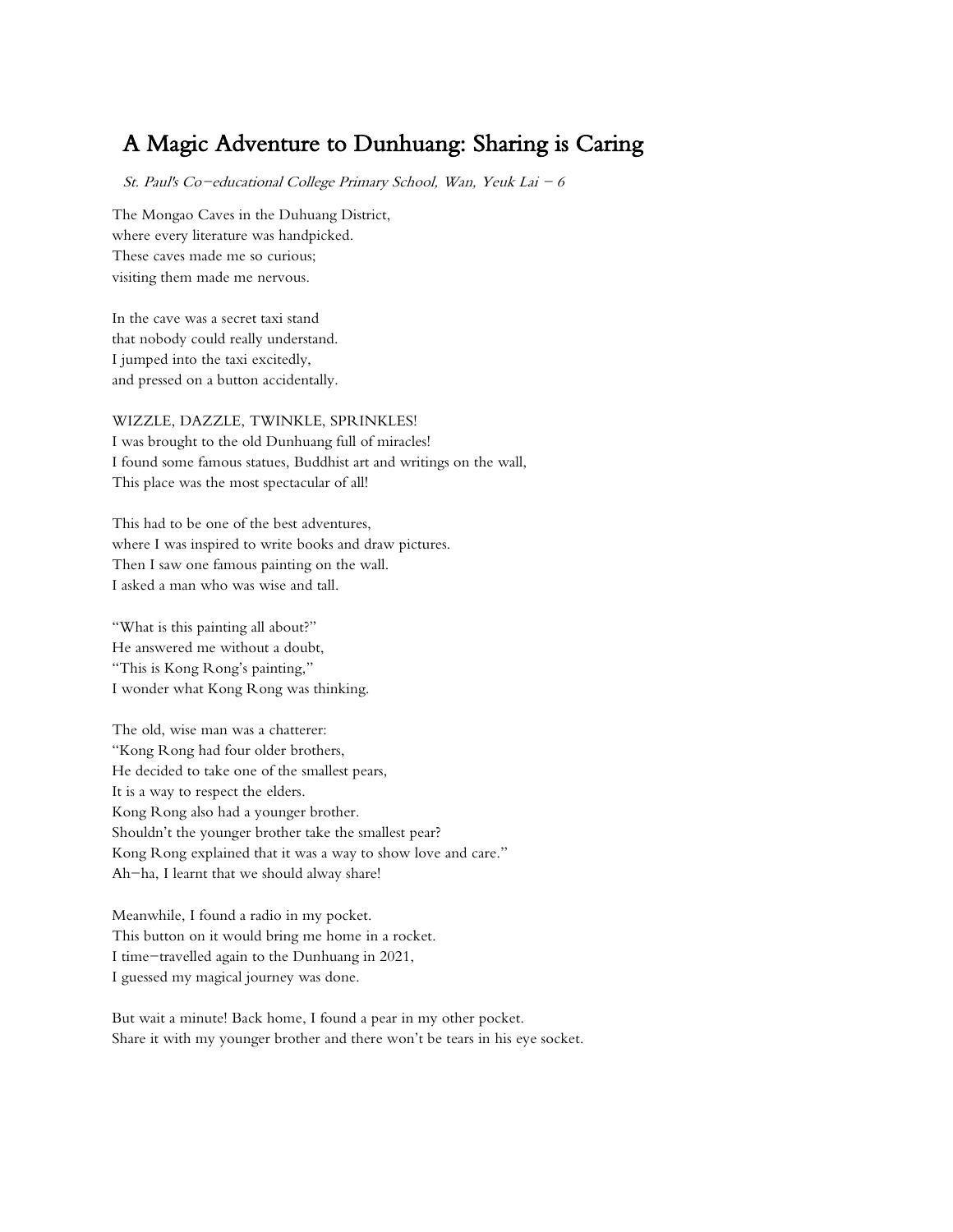# The Mysterious Mogao Grottoes

St. Stephen's College Preparatory School, Chan, Caitlyn  $-7$ 

A monk came to my dream last night, He said I'll bring you to see some sights. I'm a little nervous but I'm curious, So I follow him to the place so mysterious.

We cross the desert and climb the cliffs, Good thing I brought some fishy chips. I brave the wind and march on the sand, I travel to a far away land.

The monk told me this is Silk Road, Where so many stories are told. Let's see if there's any treasure. Who knows? Let's go and have an adventure!

We arrived at Mogao Grottoes, I am surprised the caves are not broken after so many battles. Hidden in the mystic marvelous mountains, A Thousand Buddhas sitting underneath the glowing lanterns.

The cave is like a tunnel to a lost world, All those art are like precious pearls. There I find a hidden library full of treasures, The cave is full of secret, sacred sculptures.

Suddenly the monk disappeared with a BOOM! I found myself woke up in my bedroom. I thought the monk want to teach me about the past. I learned a lot of history at last.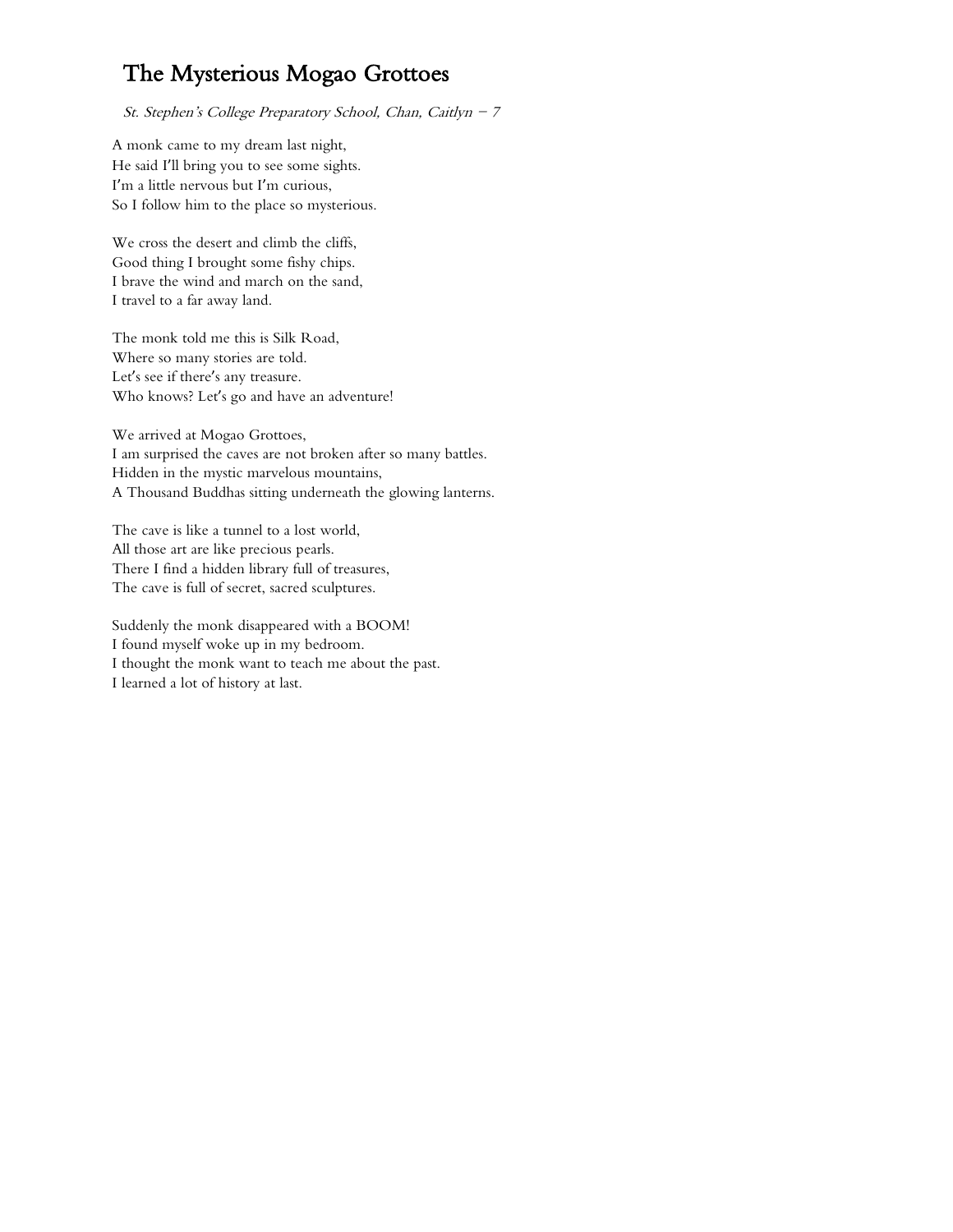# Mogao Caves – A Fairy's Fun Adventure

St. Stephen's College Preparatory School, Chan, Melanie -  $6$ 

Thousands of years ago in the Mogao Caves, a fairy wanted to come and play. The caves looked gloomy and were made of clay. Having found it dull, she decided to change it in her own way.

First, she sculptured statues of her Buddha friends, making them look like the greatest men. Some were big, some were tall. Some were sleeping by the wall.

Next thing she did was paint a wall. She liked to use vibrant colours of fall. There were actions of people dancing and prancing, and it looked absolutely fantastic!

Lastly, the fairy wanted to build a grand entrance, she used her magic wand to start her creation. "Abracadabra! There" she said. A majestic entrance was what she had.

Feeling happy with what she had done, The fairy thought she had enough fun. She looked at the sky and flew up high. It was time to go home and say goodbye!

Many years later, a monk walked by. He discovered the caves by surprise. "For heaven's sake! What's this?" "These are treasures for my peeps!" Off he went to share the news, everybody was amused. After digging for days and days, they finally found the Mogao Caves!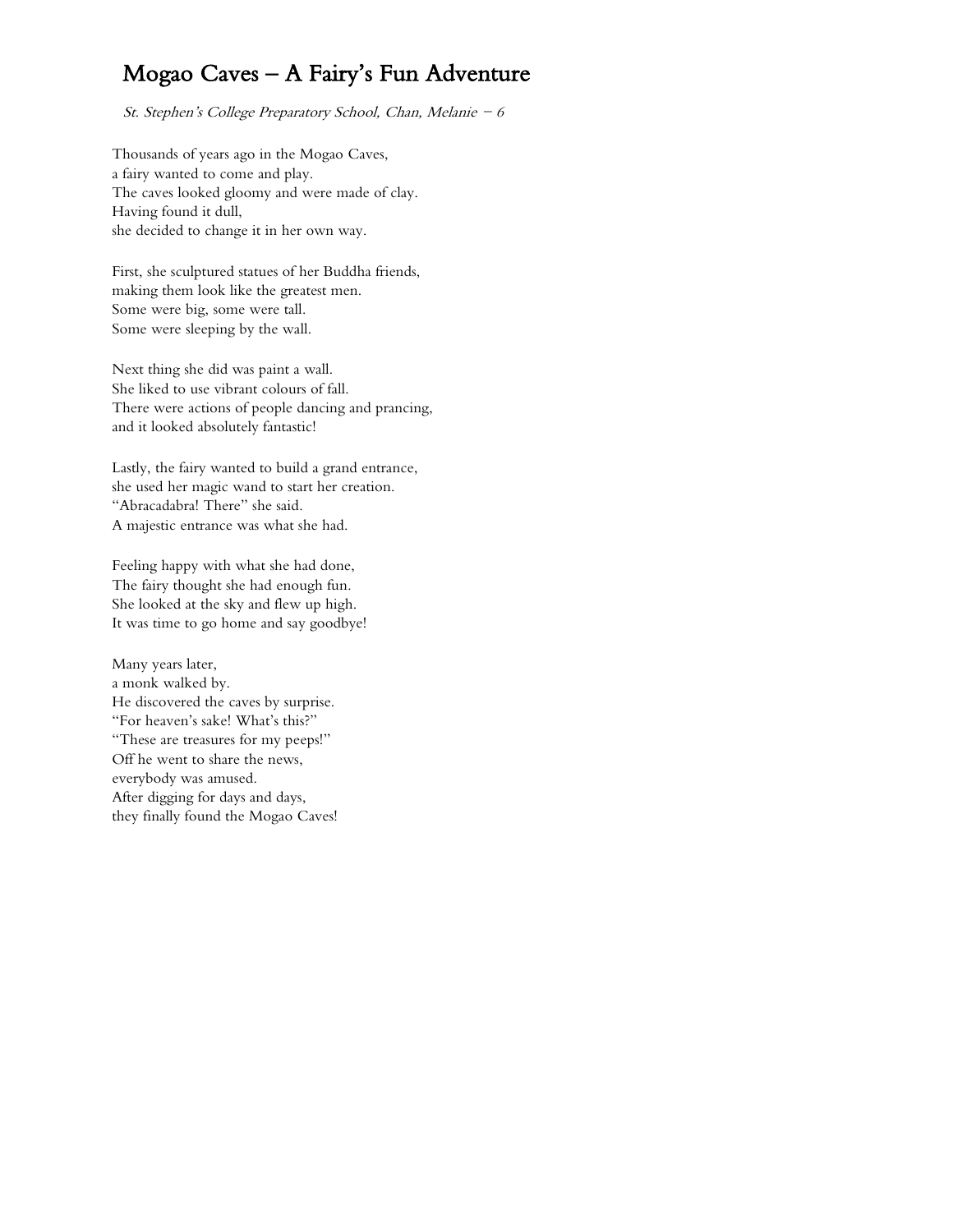# The Thousand Year Caves

St. Stephen's College Preparatory School, Hung, Dominic  $-8$ 

There was an old monk that found a cave. He went inside because he was brave.

Inside the cave he found nothing. So he prayed and prayed until spring.

Other people came, and the caves they saw Were empty, but they wanted to draw.

More people made secret caves to go around. A lot of people left books on the ground.

A thousand years later, explorers found the caves and saw sculptures and art, and they were amazed.

I wish I were there a thousand years ago To draw in those caves, and to my family show.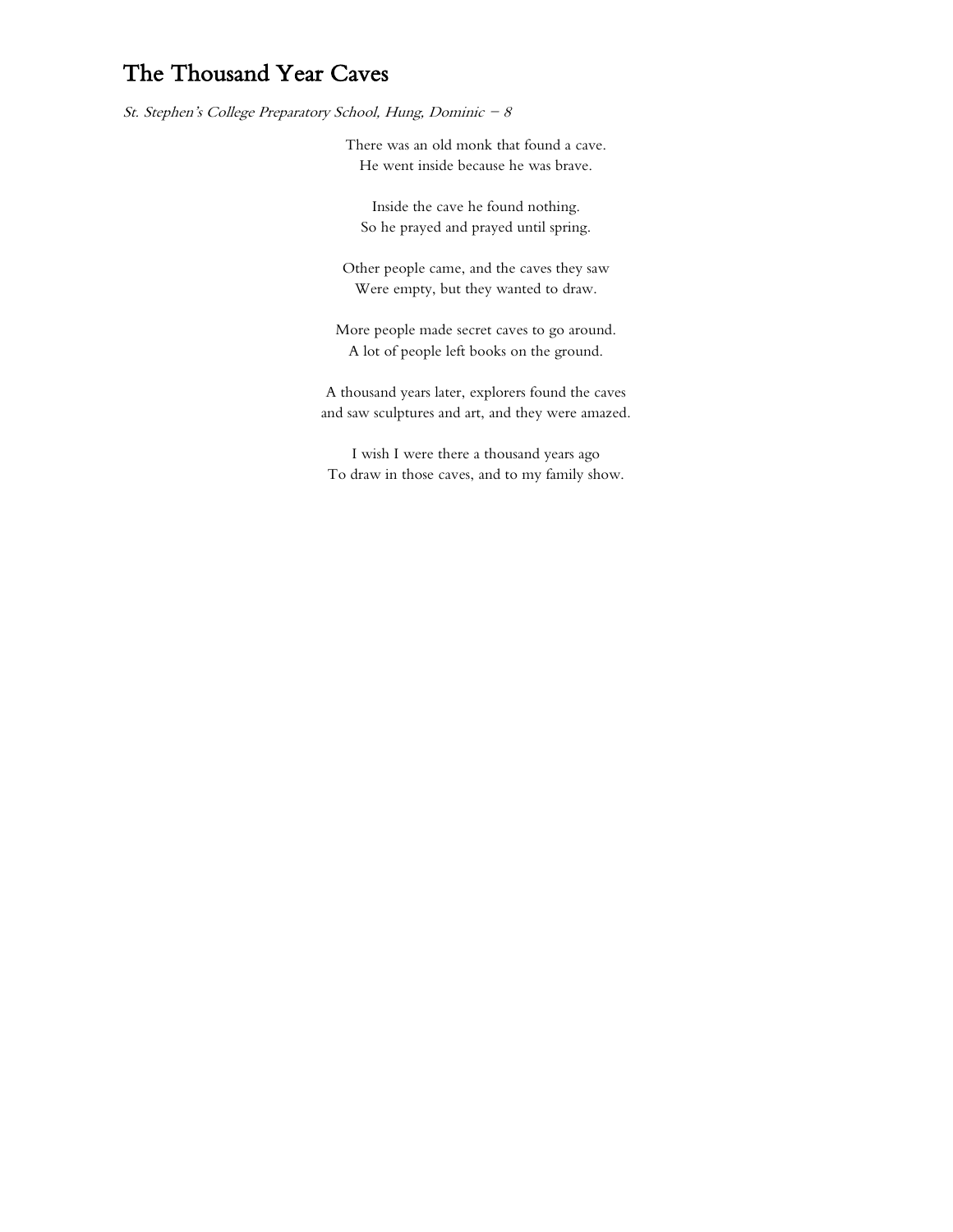# The Day the Empress Inspected the Town

The Independent Schools Foundation Academy, Nakamura, Coco  $-8$ 

The black holes of the Mogao Grottos hit Cheng Zhao's eyes like dark stars Welcoming him to go inside The air got cold but strangely he still felt warm. As he came face to face with the treasures of the Library Room.

Welcoming him to go inside An ancient book lay open with a picture of the day Empress Wu Zetian inspected the town He sees one of the most important treasures of the library room close up. The page glows, slowly growing in brightness and Cheng Zhao suddenly feels a force pulling him inside.

The ancient open lay open with a picture of the Empress' visit

And transports him back to when the town was alive.

The page's glow and pulling force takes Cheng Zhao through a tunnel of stone Buddhas, tapestries and silk paintings that flash before his wide eyes.

Where does the tunnel end? When will I get there? Cheng Zhao lands in the middle of the town square with merchants and monks and the smell of old all around.

Transported back to when the town was alive The caves look like cheese holes in the cliff, blinking with silk flags and tapestry banners The town is dressed and ready for the arrival of the Empress. In the busy, excited square the town's talk is only about one thing.

The cheese hole caves in the cliff blink their silk flags and tapestry banners Waving and cheering as the Empress rides by and inspects But in the busy square the town's excited talk quickly changes to fear The Empress's horse falls on an uneven stone.

The waves and cheers from the caves become silent as the Empress heads to the ground. Cheng Zhao sees the next few minutes in slow motion so he runs to her rescue, The horses fall on the uneven stone sees the Empress in danger with 100 horses behind her. Cheng Zhao stretches out his arms like an eagle to shield her from 100 falling domino horses.

In slow motion running to her rescue

The guards think Cheng Zhao wants to attack the Empress and seize Cheng Zhao. With his arms stretched out like an eagle, shielding the Empress from the domino horses, There is no escape for Cheng Zhao from the Guard's charge whose swords are raised in the air ready to strike.

As the guards seize Cheng Zhao, Cheng Zhao looks to the sky for help Where a forest of swords point down to where he lays But the swords quickly part revealing a cloud staircase that leads to the sky.

Cheng Zhao looked to the sky for help

And the sky responded with thanks

Cheng Zhao climbs the cloud staircase leading to the sky and the same Library room images flash by his eyes At the top of the stairs, Cheng Zhao is portalled back to the Library room face to face once again with the glowing page of the day the Empress came to town.

The sky responded with thanks And so did the Empress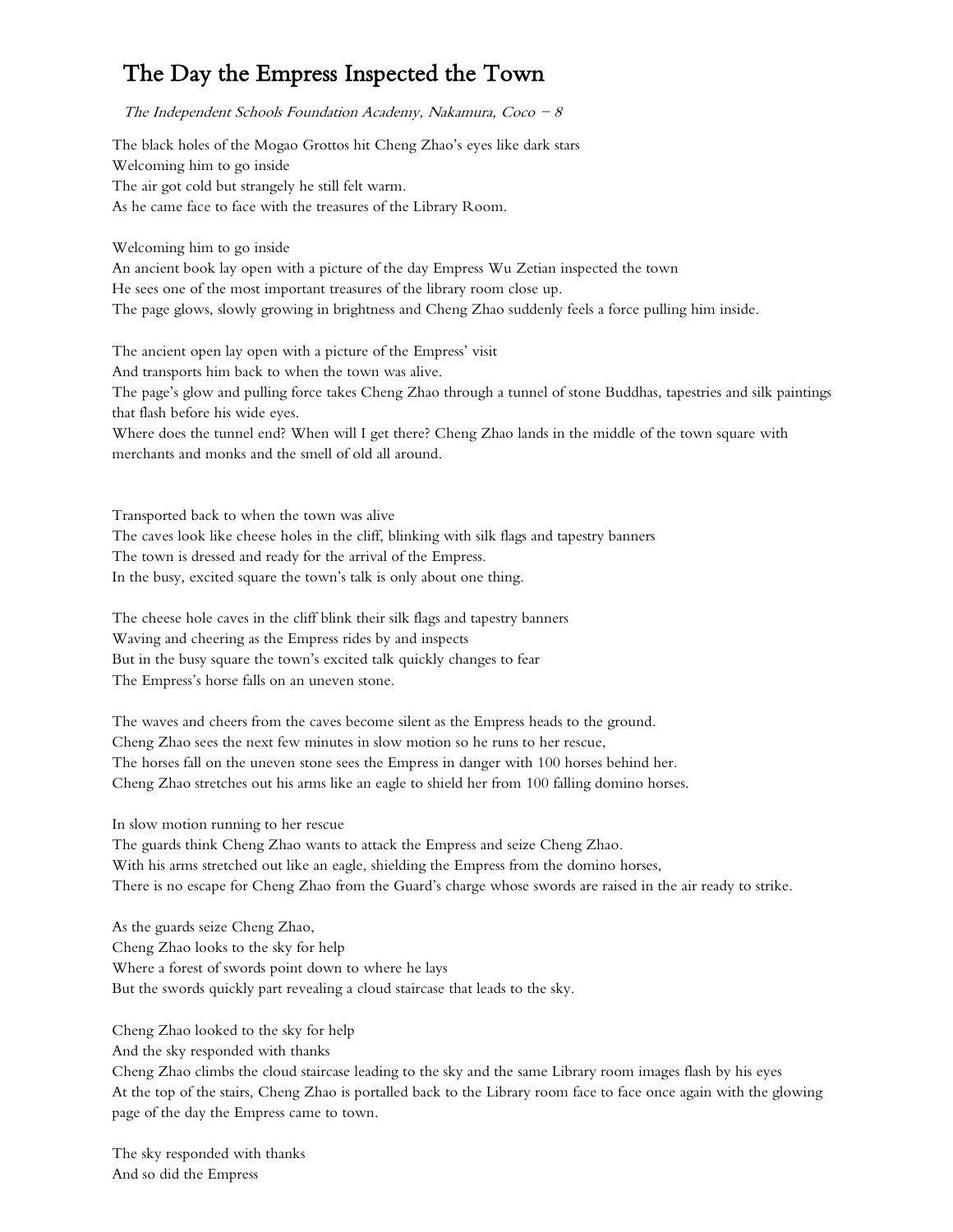Face to face with the same glowing page,

But this time the Empress' face now turns directly to Cheng Hao and bows long and low.